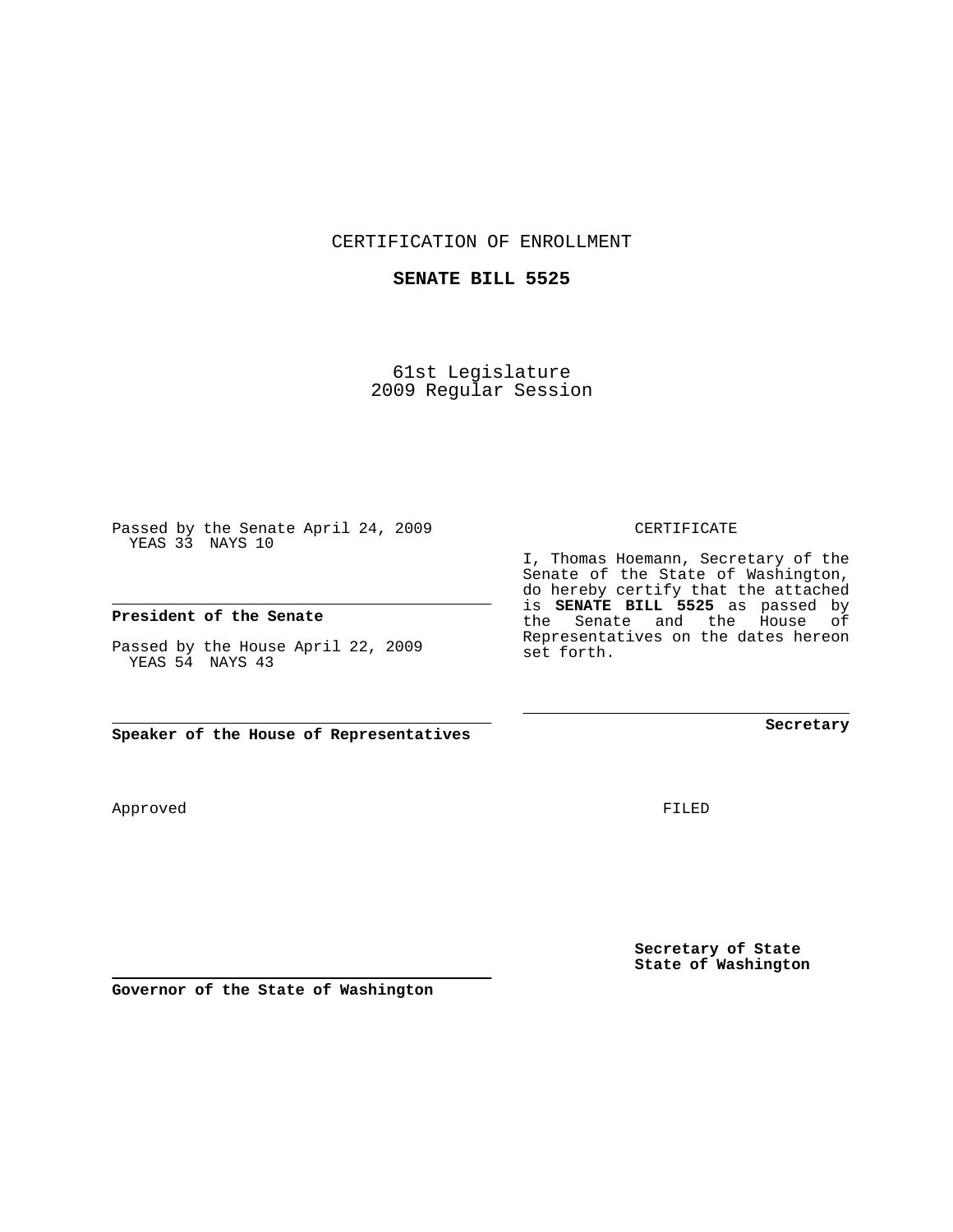# **SENATE BILL 5525** \_\_\_\_\_\_\_\_\_\_\_\_\_\_\_\_\_\_\_\_\_\_\_\_\_\_\_\_\_\_\_\_\_\_\_\_\_\_\_\_\_\_\_\_\_

\_\_\_\_\_\_\_\_\_\_\_\_\_\_\_\_\_\_\_\_\_\_\_\_\_\_\_\_\_\_\_\_\_\_\_\_\_\_\_\_\_\_\_\_\_

### AS AMENDED BY THE HOUSE

Passed Legislature - 2009 Regular Session

## **State of Washington 61st Legislature 2009 Regular Session**

**By** Senators Carrell, Hargrove, Stevens, Regala, Brandland, Kauffman, and McAuliffe

Read first time 01/26/09. Referred to Committee on Human Services & Corrections.

 1 AN ACT Relating to rental vouchers to allow release from state 2 institutions; amending RCW 9.94A.728 and 9.94A.728; adding a new 3 section to chapter 9.94A RCW; creating a new section; providing an 4 effective date; providing an expiration date; and declaring an 5 emergency.

6 BE IT ENACTED BY THE LEGISLATURE OF THE STATE OF WASHINGTON:

 7 **Sec. 1.** RCW 9.94A.728 and 2007 c 483 s 304 are each amended to 8 read as follows:

 9 No person serving a sentence imposed pursuant to this chapter and 10 committed to the custody of the department shall leave the confines of 11 the correctional facility or be released prior to the expiration of the 12 sentence except as follows:

13 (1) ((Except as otherwise provided for in subsection (2) of this 14 section, the term of the sentence of an offender committed to a 15 correctional facility operated by the department may be reduced by 16 earned release time in accordance with procedures that shall be 17 developed and promulgated by the correctional agency having 18 *jurisdiction in which the offender is confined.* The earned release 19 time shall be for good behavior and good performance, as determined by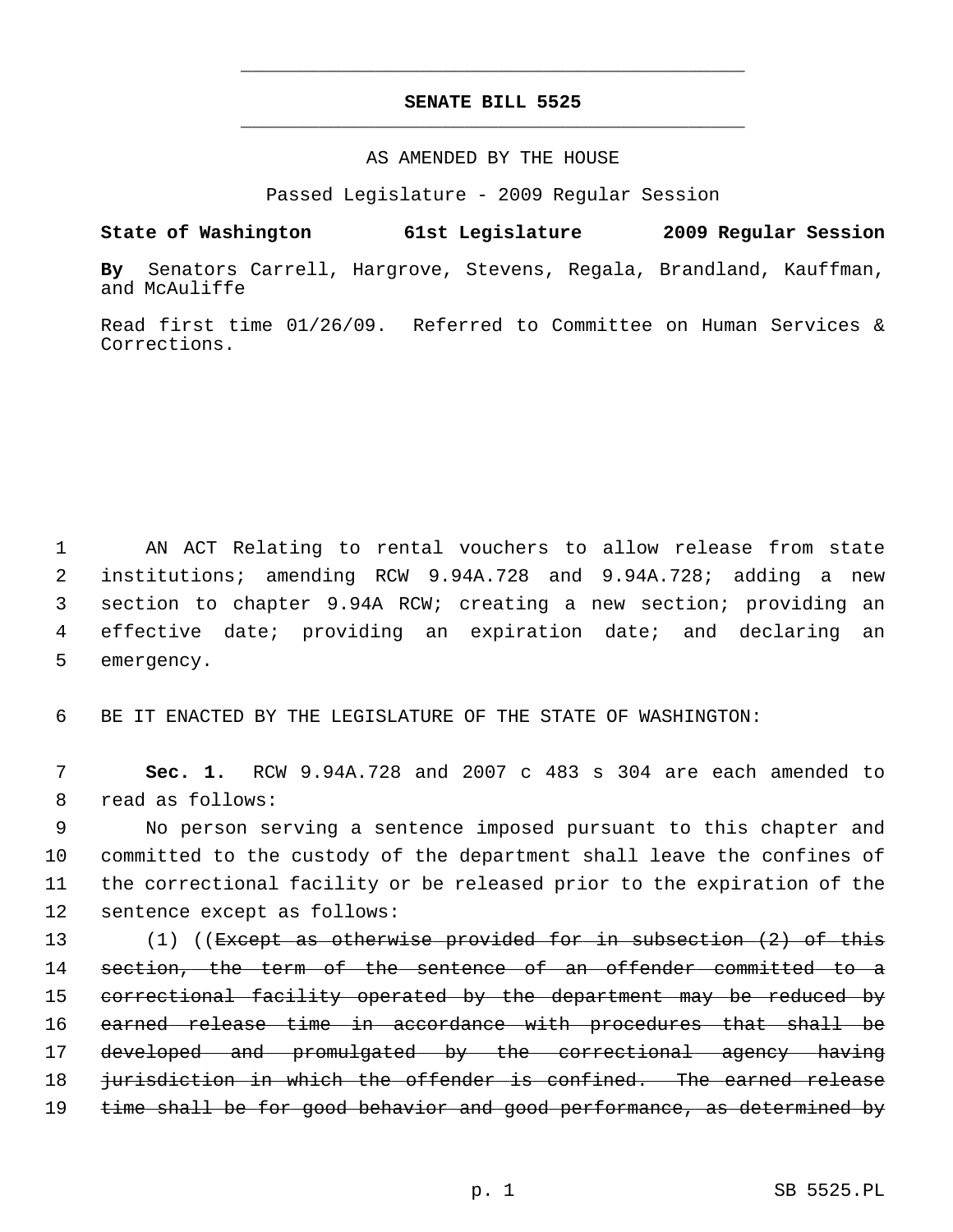1 the correctional agency having jurisdiction. The correctional agency 2 shall not credit the offender with earned release credits in advance of 3 the offender actually earning the credits. Any program established 4 pursuant to this section shall allow an offender to earn early release 5 credits for presentence incarceration. If an offender is transferred 6 from a county jail to the department, the administrator of a county 7 jail facility shall certify to the department the amount of time spent 8 in custody at the facility and the amount of earned release time. An 9 offender who has been convicted of a felony committed after July 23, 10 1995, that involves any applicable deadly weapon enhancements under RCW 11 9.94A.533 (3) or (4), or both, shall not receive any good time credits 12 or earned release time for that portion of his or her sentence that 13 results from any deadly weapon enhancements.

14 (a) In the case of an offender convicted of a serious violent 15 offense, or a sex offense that is a class A felony, committed on or 16 after July 1, 1990, and before July 1, 2003, the aggregate earned 17 release time may not exceed fifteen percent of the sentence. In the 18 case of an offender convicted of a serious violent offense, or a sex 19 offense that is a class A felony, committed on or after July 1, 2003, 20 the aggregate earned release time may not exceed ten percent of the 21 sentence.

22  $(b)(i)$  In the case of an offender who qualifies under  $(b)(ii)$  of 23 this subsection, the aggregate earned release time may not exceed fifty 24 percent of the sentence.

 $25$  (ii) An offender is qualified to earn up to fifty percent of 26 aggregate earned release time under this subsection  $(1)(b)$  if he or  $27$  she:

28  $(A)$  Is classified in one of the two lowest risk categories under 29 (b)(iii) of this subsection;

 $30$  (B) Is not confined pursuant to a sentence for:

 $31$   $(H)$  A sex offense;

32 (II) A violent offense;

- 33 (III) A crime against persons as defined in RCW 9.94A.411;
- 34 (IV) A felony that is domestic violence as defined in RCW  $35 + 10.99.020j$
- 36  $\forall$  +  $\forall$  +  $\forall$  +  $\forall$  +  $\forall$  +  $\forall$  +  $\forall$  +  $\forall$  +  $\forall$  +  $\forall$  +  $\forall$  +  $\forall$  +  $\forall$  +  $\forall$  +  $\forall$  +  $\forall$  +  $\forall$  +  $\forall$  +  $\forall$  +  $\forall$  +  $\forall$  +  $\forall$  +  $\forall$  +  $\forall$  +  $\forall$  +  $\forall$  +  $\forall$  +  $\forall$  +  $\forall$  +  $\forall$  +  $\forall$  +
- 37 (VI) A violation of, or an attempt, solicitation, or conspiracy to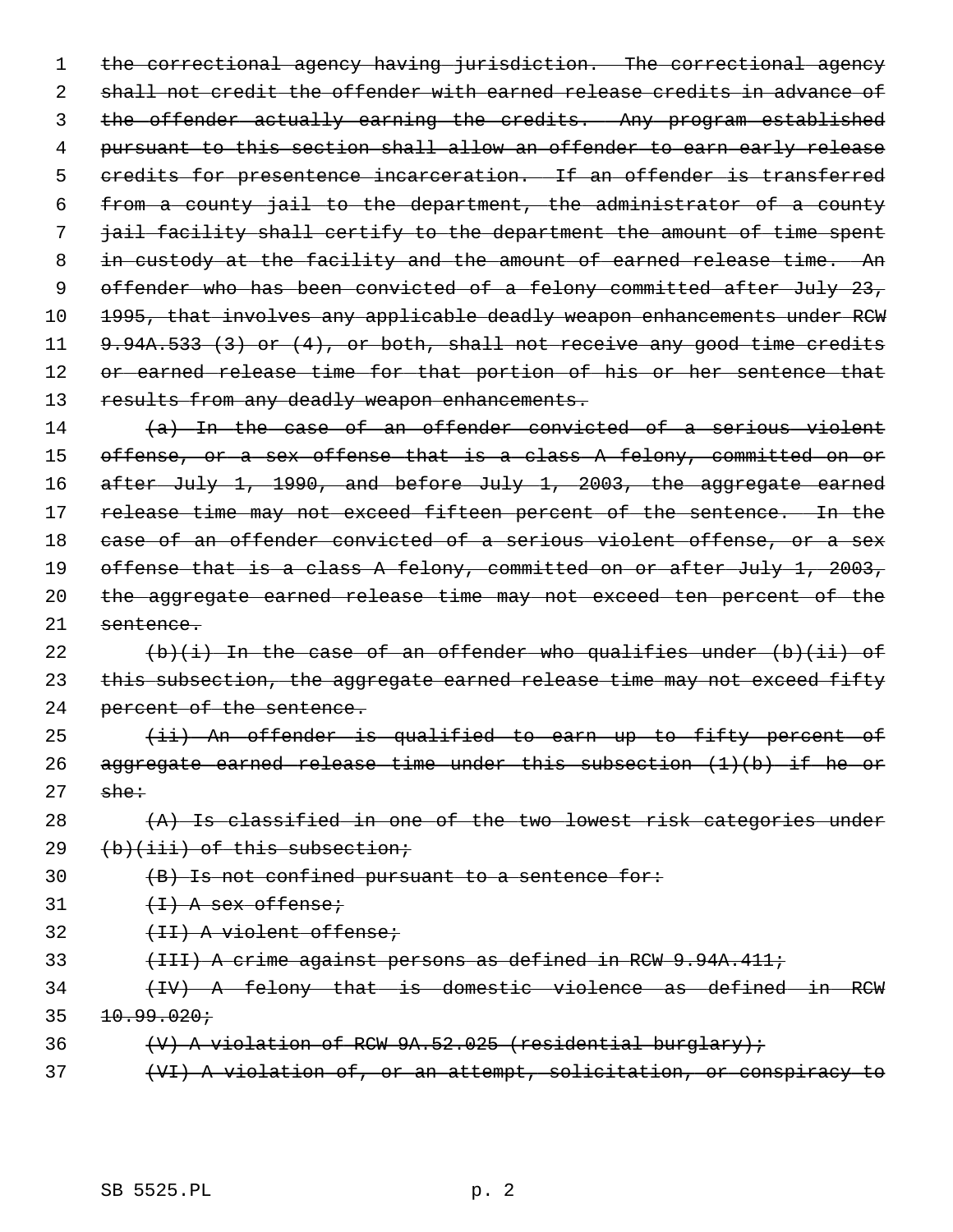1 violate, RCW 69.50.401 by manufacture or delivery or possession with

2 intent to deliver methamphetamine; or

 3 (VII) A violation of, or an attempt, solicitation, or conspiracy to 4 violate, RCW 69.50.406 (delivery of a controlled substance to a minor); 5 (C) Has no prior conviction for:

 $6 \leftarrow \left\{1\right\}$  A sex offense;

7 (II) A violent offense;

8 (III) A crime against persons as defined in RCW 9.94A.411;

 9 (IV) A felony that is domestic violence as defined in RCW  $10 \t 10.99.020j$ 

11 (V) A violation of RCW 9A.52.025 (residential burglary);

12 (VI) A violation of, or an attempt, solicitation, or conspiracy to 13 violate, RCW 69.50.401 by manufacture or delivery or possession with 14 intent to deliver methamphetamine; or

 (VII) A violation of, or an attempt, solicitation, or conspiracy to 16 violate, RCW 69.50.406 (delivery of a controlled substance to a minor); (D) Participates in programming or activities as directed by the offender's individual reentry plan as provided under RCW 72.09.270 to 19 the extent that such programming or activities are made available by  $the$  department; and

21  $\leftarrow$  (E) Has not committed a new felony after July 22, 2007, while under 22 community supervision, community placement, or community custody.

23 (iii) For purposes of determining an offender's eligibility under 24 this subsection  $(1)(b)$ , the department shall perform a risk assessment 25 of every offender committed to a correctional facility operated by the 26 department who has no current or prior conviction for a sex offense, a 27 violent offense, a crime against persons as defined in RCW 9.94A.411, 28 a felony that is domestic violence as defined in RCW 10.99.020, a 29 violation of RCW 9A.52.025 (residential burglary), a violation of, or 30 an attempt, solicitation, or conspiracy to violate, RCW 69.50.401 by 31 manufacture or delivery or possession with intent to deliver 32 methamphetamine, or a violation of, or an attempt, solicitation, or 33 conspiracy to violate, RCW 69.50.406 (delivery of a controlled 34 substance to a minor). The department must classify each assessed 35 offender in one of four risk categories between highest and lowest  $36$  risk.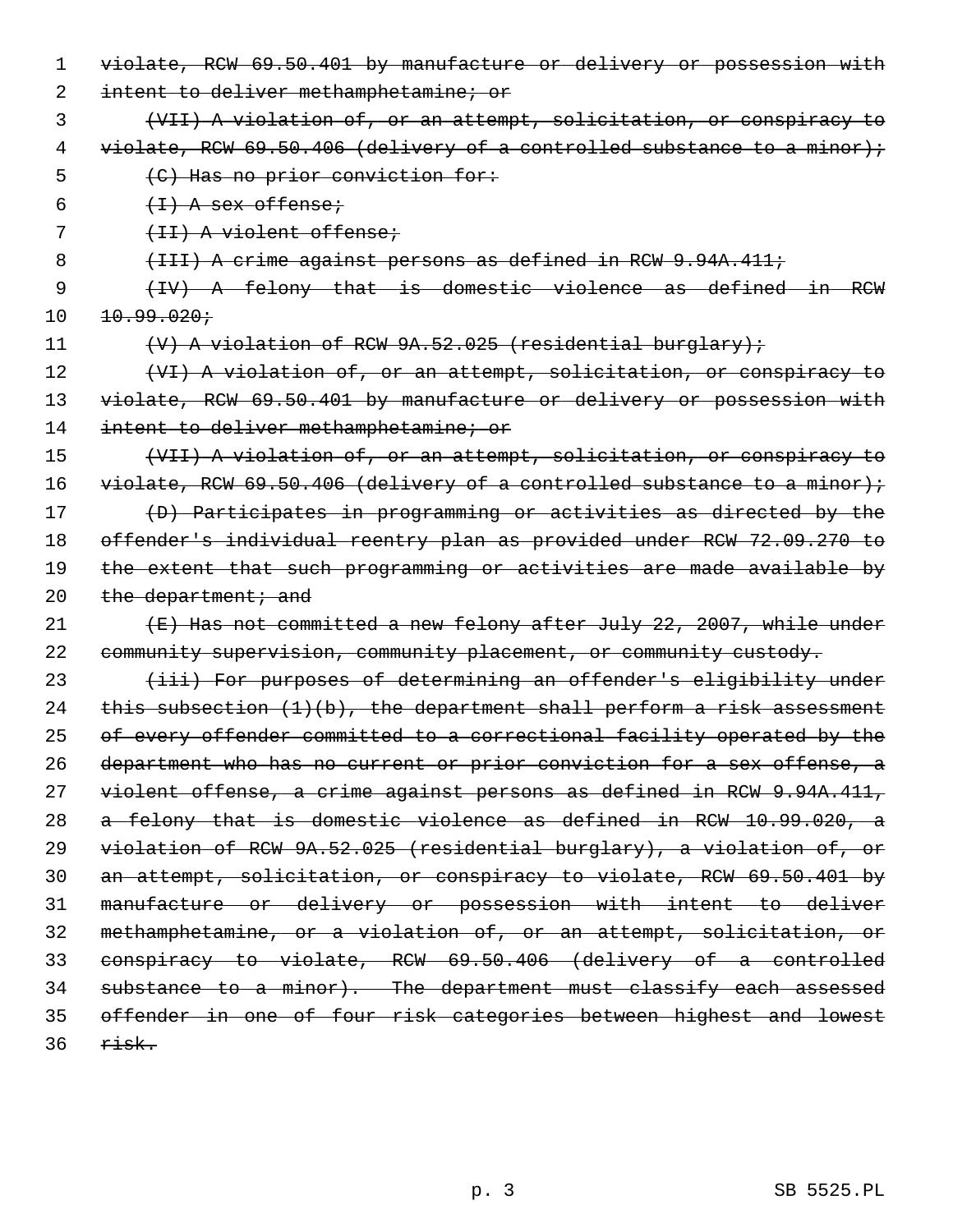1 (iv) The department shall recalculate the earned release time and 2 reschedule the expected release dates for each qualified offender under 3 this subsection  $(1)(b)$ .

 4 (v) This subsection (1)(b) applies retroactively to eligible 5 offenders serving terms of total confinement in a state correctional 6 facility as of July 1, 2003.

 7 (vi) This subsection (1)(b) does not apply to offenders convicted 8 after July 1, 2010.

 9 (c) In no other case shall the aggregate earned release time exceed 10 one-third of the total sentence;

 $11$  (2)(a) A person convicted of a sex offense or an offense 12 categorized as a serious violent offense, assault in the second degree, 13 vehicular homicide, vehicular assault, assault of a child in the second 14 degree, any crime against persons where it is determined in accordance 15 with RCW 9.94A.602 that the offender or an accomplice was armed with a 16 deadly weapon at the time of commission, or any felony offense under 17 chapter 69.50 or 69.52 RCW, committed before July 1, 2000, may become 18 eligible, in accordance with a program developed by the department, for 19 transfer to community custody status in lieu of earned release time 20 pursuant to subsection (1) of this section;

21  $(b)$  A person convicted of a sex offense, a violent offense, any 22 crime against persons under RCW 9.94A.411(2), or a felony offense under 23 chapter 69.50 or 69.52 RCW, committed on or after July 1, 2000, may 24 become eligible, in accordance with a program developed by the 25 department, for transfer to community custody status in lieu of earned 26 release time pursuant to subsection (1) of this section;

 $(e)$  The department shall, as a part of its program for release to the community in lieu of earned release, require the offender to propose a release plan that includes an approved residence and living arrangement. All offenders with community placement or community custody terms eligible for release to community custody status in lieu of earned release shall provide an approved residence and living 33 arrangement prior to release to the community;

 (d) The department may deny transfer to community custody status in lieu of earned release time pursuant to subsection (1) of this section if the department determines an offender's release plan, including proposed residence location and living arrangements, may violate the conditions of the sentence or conditions of supervision, place the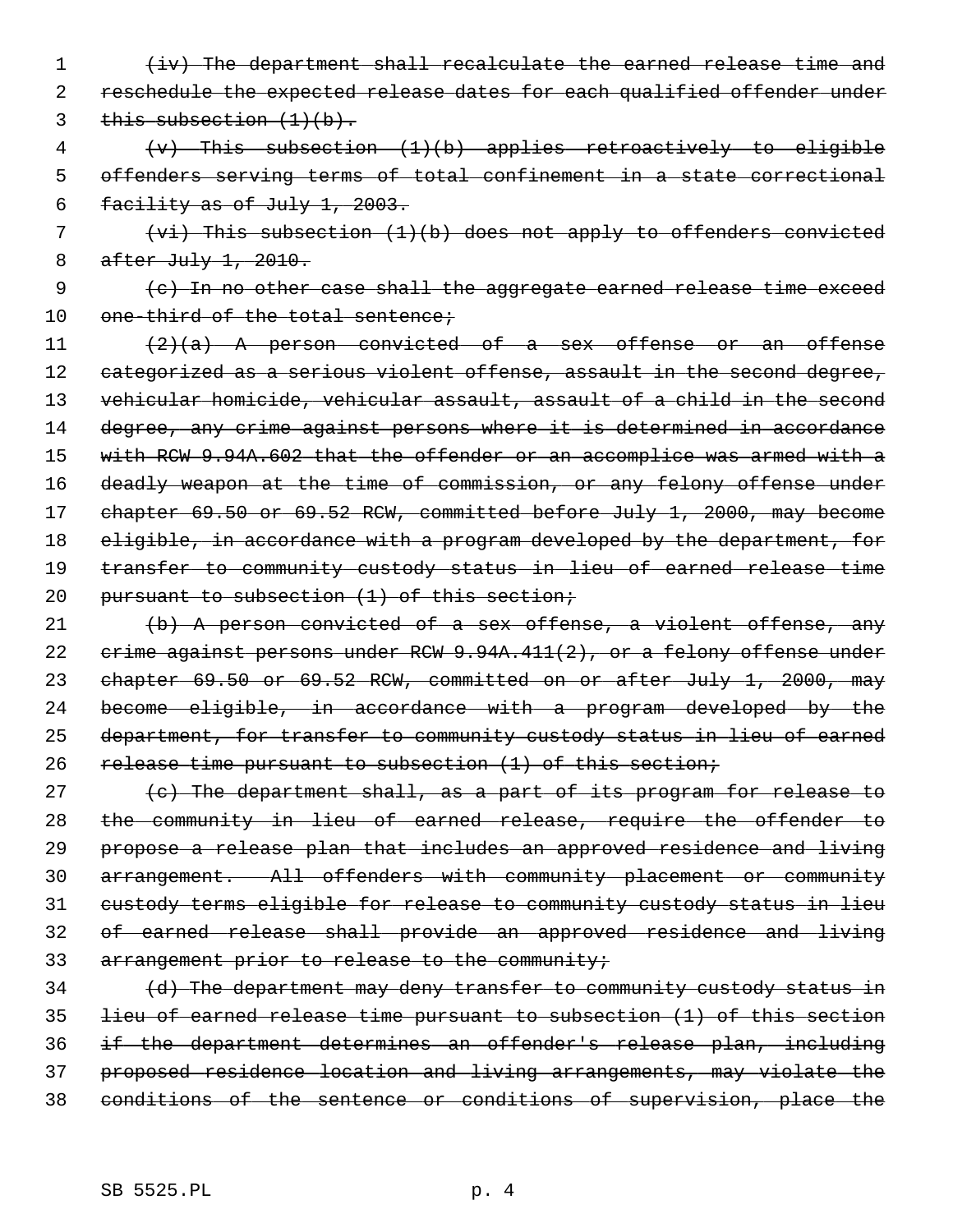1 offender at risk to violate the conditions of the sentence, place the 2 offender at risk to reoffend, or present a risk to victim safety or 3 community safety. The department's authority under this section is 4 independent of any court-ordered condition of sentence or statutory 5 provision regarding conditions for community custody or community 6  $placent:$ 

 (e) If the department denies transfer to community custody status in lieu of earned early release pursuant to (d) of this subsection, the department may transfer an offender to partial confinement in lieu of 10 earned early release up to three months. The three months in partial confinement is in addition to that portion of the offender's term of confinement that may be served in partial confinement as provided in 13 this section;

14 (f) An offender serving a term of confinement imposed under RCW 15 9.94A.670(4)(a) is not eligible for earned release credits under this 16 section;

17  $(3)$ )) An offender may earn early release time as authorized by 18 section 3 of this act.

19 (2) An offender may leave a correctional facility pursuant to an 20 authorized furlough or leave of absence. In addition, offenders may 21 leave a correctional facility when in the custody of a corrections 22 officer or officers;

23  $((+4))$   $(3)(a)$  The secretary may authorize an extraordinary medical 24 placement for an offender when all of the following conditions exist:

25 (i) The offender has a medical condition that is serious enough to 26 require costly care or treatment;

27 (ii) The offender poses a low risk to the community because he or 28 she is physically incapacitated due to age or the medical condition; 29 and

30 (iii) Granting the extraordinary medical placement will result in 31 a cost savings to the state.

32 (b) An offender sentenced to death or to life imprisonment without 33 the possibility of release or parole is not eligible for an 34 extraordinary medical placement.

35 (c) The secretary shall require electronic monitoring for all 36 offenders in extraordinary medical placement unless the electronic 37 monitoring equipment interferes with the function of the offender's 38 medical equipment or results in the loss of funding for the offender's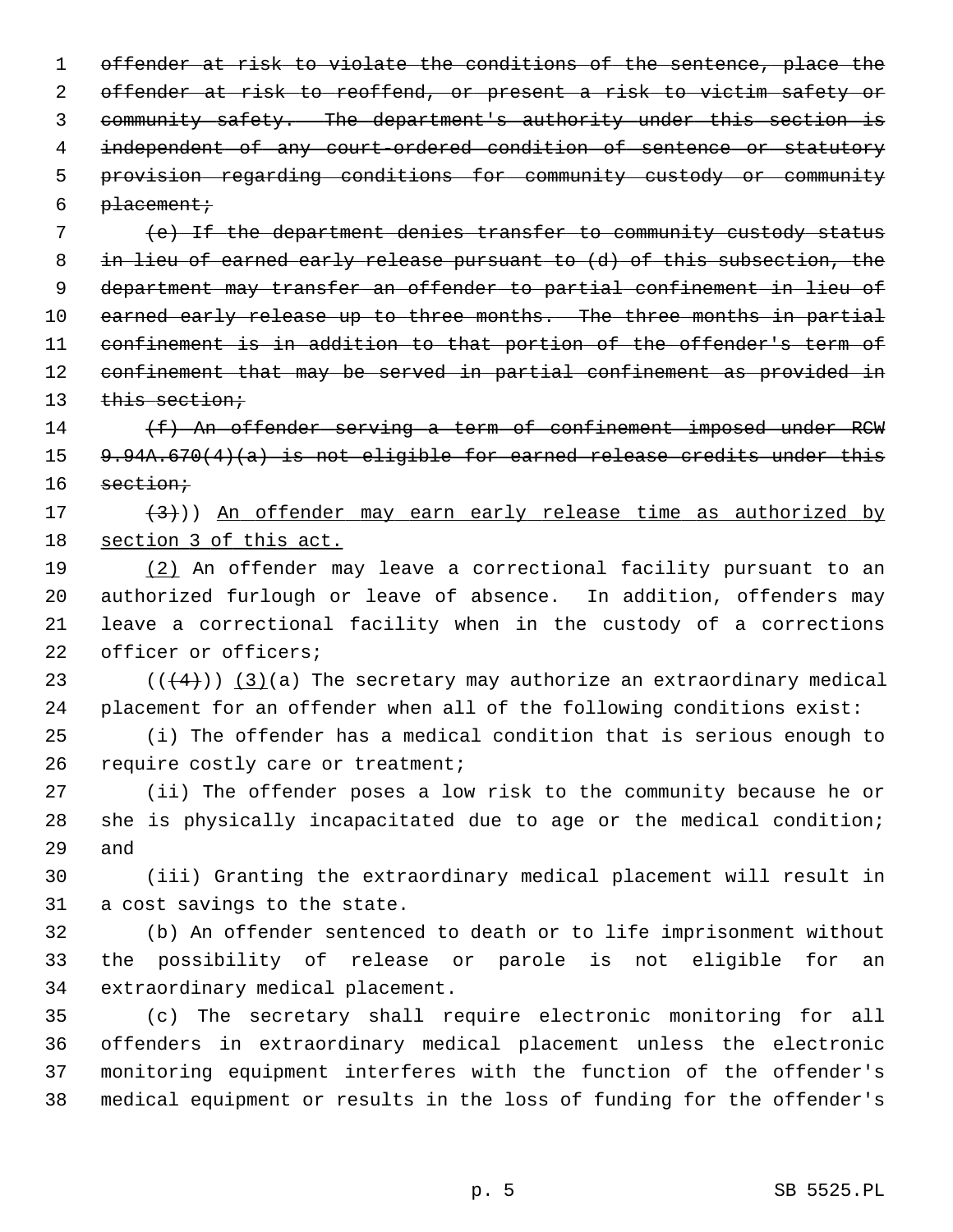1 medical care. The secretary shall specify who shall provide the 2 monitoring services and the terms under which the monitoring shall be 3 performed.

 4 (d) The secretary may revoke an extraordinary medical placement 5 under this subsection at any time.

 6 (e) Persistent offenders are not eligible for extraordinary medical 7 placement;

8 ( $(\overline{5})$ ) (4) The governor, upon recommendation from the clemency and 9 pardons board, may grant an extraordinary release for reasons of 10 serious health problems, senility, advanced age, extraordinary 11 meritorious acts, or other extraordinary circumstances;

12  $((\left\lbrace 6 \right\rbrace))$  (5) No more than the final six months of the offender's 13 term of confinement may be served in partial confinement designed to 14 aid the offender in finding work and reestablishing himself or herself 15 in the community. This is in addition to that period of earned early 16 release time that may be exchanged for partial confinement pursuant to 17 ((subsection  $(2)(e)$ )) section  $3(5)(d)$  of this ((section)) act;

18  $((\langle 7 \rangle)(6)$  The governor may pardon any offender;

19  $((+8))$   $(7)$  The department may release an offender from confinement 20 any time within ten days before a release date calculated under this 21 section; and

22  $((+9))$  (8) An offender may leave a correctional facility prior to 23 completion of his or her sentence if the sentence has been reduced as 24 provided in RCW 9.94A.870.

25 Notwithstanding any other provisions of this section, an offender 26 sentenced for a felony crime listed in RCW 9.94A.540 as subject to a 27 mandatory minimum sentence of total confinement shall not be released 28 from total confinement before the completion of the listed mandatory 29 minimum sentence for that felony crime of conviction unless allowed 30 under RCW 9.94A.540((<del>, however persistent offenders are not eligible</del> 31 for extraordinary medical placement)).

32 **Sec. 2.** RCW 9.94A.728 and 2008 c 231 s 34 are each amended to read 33 as follows:

34 No person serving a sentence imposed pursuant to this chapter and 35 committed to the custody of the department shall leave the confines of 36 the correctional facility or be released prior to the expiration of the 37 sentence except as follows: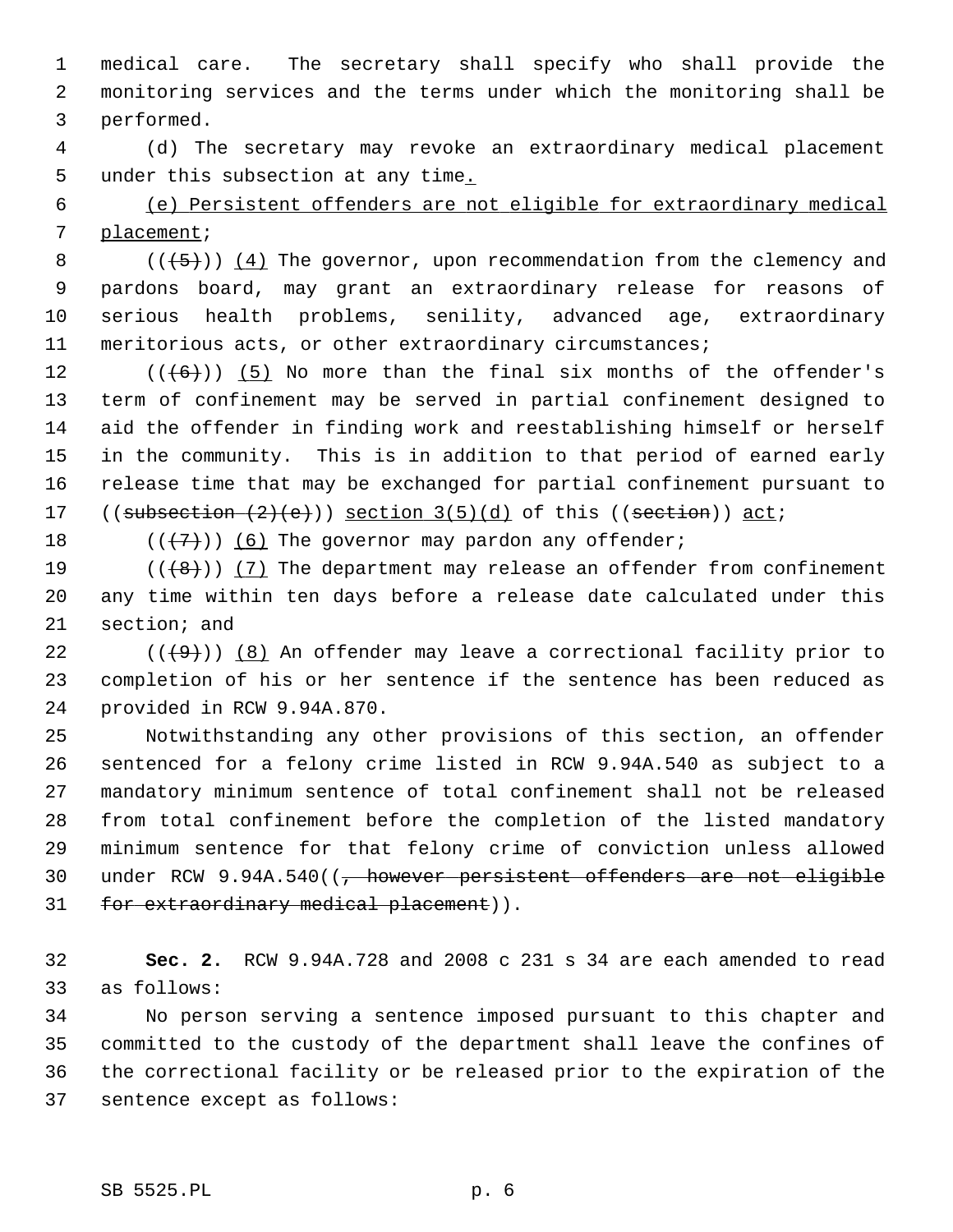1 (1) ((Except as otherwise provided for in subsection (2) of this 2 section, the term of the sentence of an offender committed to a 3 correctional facility operated by the department may be reduced by 4 earned release time in accordance with procedures that shall be 5 developed and promulgated by the correctional agency having 6 jurisdiction in which the offender is confined. The earned release 7 time shall be for good behavior and good performance, as determined by 8 the correctional agency having jurisdiction. The correctional agency 9 shall not credit the offender with earned release credits in advance of 10 the offender actually earning the credits. Any program established 11 pursuant to this section shall allow an offender to earn early release 12 credits for presentence incarceration. If an offender is transferred 13 from a county jail to the department, the administrator of a county 14 jail facility shall certify to the department the amount of time spent 15 in custody at the facility and the amount of earned release time. An 16 offender who has been convicted of a felony committed after July 23, 17 1995, that involves any applicable deadly weapon enhancements under RCW 18 9.94A.533 (3) or (4), or both, shall not receive any good time credits 19 or earned release time for that portion of his or her sentence that 20 results from any deadly weapon enhancements.

 $(a)$  In the case of an offender convicted of a serious violent offense, or a sex offense that is a class A felony, committed on or after July 1, 1990, and before July 1, 2003, the aggregate earned 24 release time may not exceed fifteen percent of the sentence. In the case of an offender convicted of a serious violent offense, or a sex offense that is a class A felony, committed on or after July 1, 2003, 27 the aggregate earned release time may not exceed ten percent of the sentence.

29  $(b)(i)$  In the case of an offender who qualifies under  $(b)(ii)$  of 30 this subsection, the aggregate earned release time may not exceed fifty 31 percent of the sentence.

32 (ii) An offender is qualified to earn up to fifty percent of 33 aggregate earned release time under this subsection (1)(b) if he or  $34$  she:

35 (A) Is classified in one of the two lowest risk categories under  $36$  (b)(iii) of this subsection;

 $37$  (B) Is not confined pursuant to a sentence for:

38  $(+1)$  A sex offense;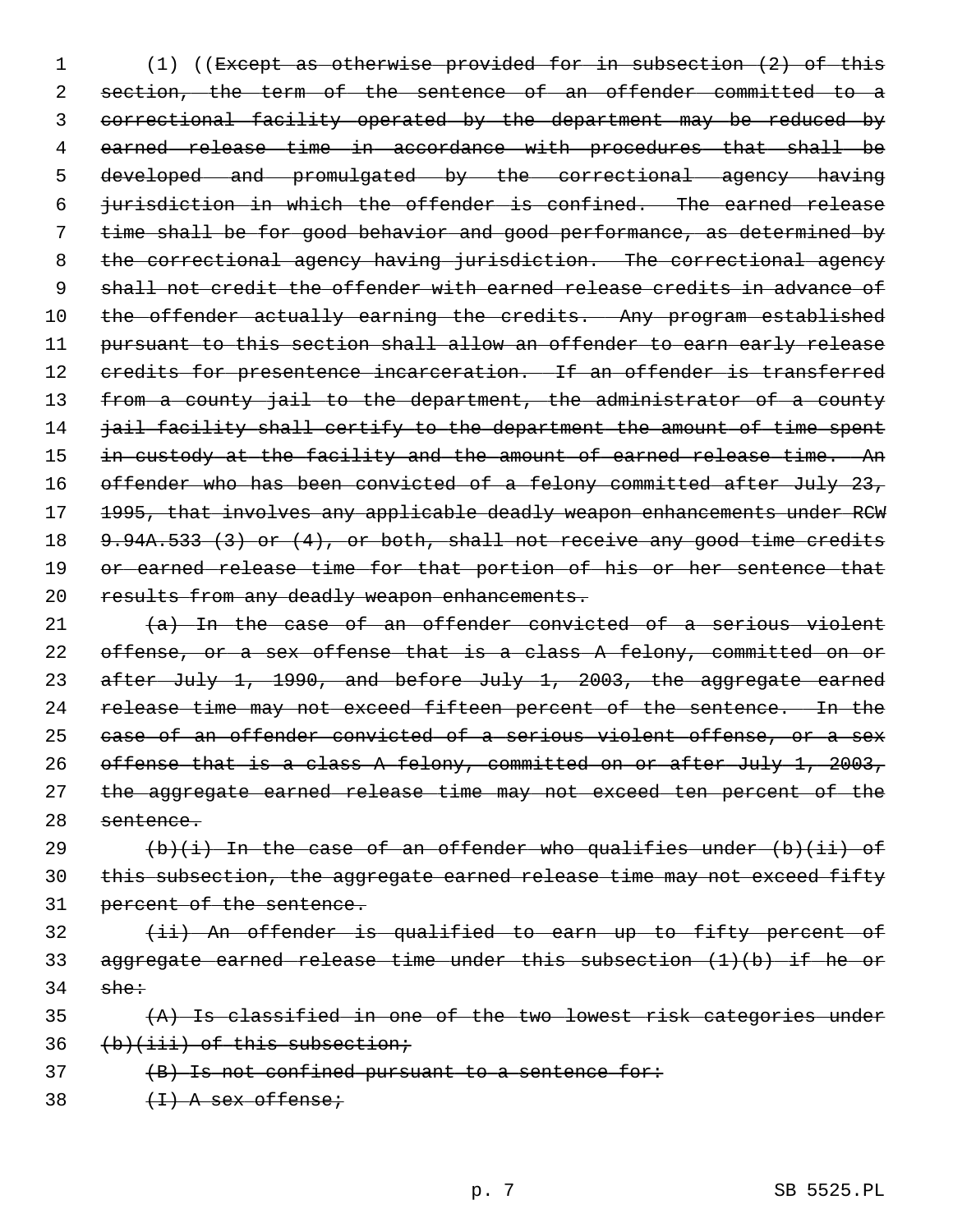| 1  | (II) A violent offense;                                                   |
|----|---------------------------------------------------------------------------|
| 2  | (III) A crime against persons as defined in RCW 9.94A.411;                |
| 3  | (IV) A felony that is domestic violence as defined in RCW                 |
| 4  | 10.99.020j                                                                |
| 5  | $(V)$ A violation of RCW $9A.52.025$ (residential burglary);              |
| 6  | (VI) A violation of, or an attempt, solicitation, or conspiracy to        |
| 7  | violate, RCW 69.50.401 by manufacture or delivery or possession with      |
| 8  | intent to deliver methamphetamine; or                                     |
| 9  | (VII) A violation of, or an attempt, solicitation, or conspiracy to       |
| 10 | $violet, RCW 69.50.406 (delively of a controlled substance to a minor);$  |
| 11 | (C) Has no prior conviction for:                                          |
| 12 | $(1)$ A sex offense;                                                      |
| 13 | (II) A violent offense;                                                   |
| 14 | (III) A crime against persons as defined in RCW 9.94A.411;                |
| 15 | (IV) A felony that is domestic violence as defined in RCW                 |
| 16 | 10.99.020:                                                                |
| 17 | $(V)$ A violation of RCW $9A.52.025$ (residential burglary);              |
| 18 | (VI) A violation of, or an attempt, solicitation, or conspiracy to        |
| 19 | violate, RCW 69.50.401 by manufacture or delivery or possession with      |
| 20 | intent to deliver methamphetamine; or                                     |
| 21 | (VII) A violation of, or an attempt, solicitation, or conspiracy to       |
| 22 | $violet, RCW 69.50.406 (delively of a controlled substance to a minor);$  |
| 23 | (D) Participates in programming or activities as directed by the          |
| 24 | offender's individual reentry plan as provided under RCW 72.09.270 to     |
| 25 | the extent that such programming or activities are made available by      |
| 26 | the department; and                                                       |
| 27 | (E) Has not committed a new felony after July 22, 2007, while under       |
| 28 | community custody.                                                        |
| 29 | (iii) For purposes of determining an offender's eligibility under         |
| 30 | this subsection $(1)(b)$ , the department shall perform a risk assessment |
| 31 | of every offender committed to a correctional facility operated by the    |
| 32 | department who has no current or prior conviction for a sex offense, a    |
| 33 | violent offense, a crime against persons as defined in RCW 9.94A.411,     |
| 34 | a felony that is domestic violence as defined in RCW 10.99.020, a         |
| 35 | violation of RCW 9A.52.025 (residential burglary), a violation of, or     |
| 36 | an attempt, solicitation, or conspiracy to violate, RCW 69.50.401 by      |
| 37 | manufacture or delivery or possession with intent to deliver              |
| 38 | methamphetamine, or a violation of, or an attempt, solicitation, or       |
|    |                                                                           |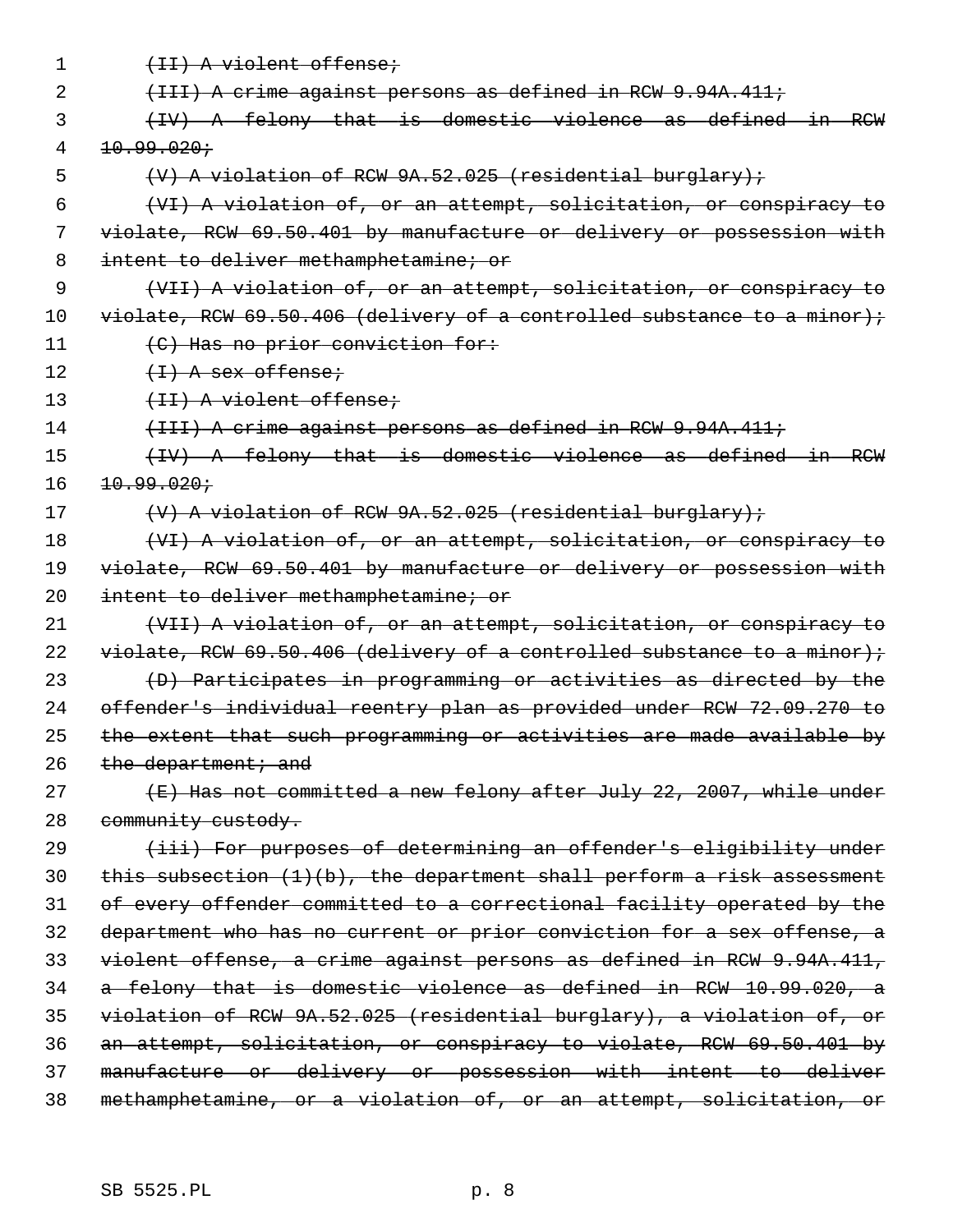| 1  | conspiracy to violate, RCW 69.50.406 (delivery of a controlled          |
|----|-------------------------------------------------------------------------|
| 2  | substance to a minor). The department must classify each assessed       |
| 3  | offender in one of four risk categories between highest and lowest      |
| 4  | $\rightarrow$ isk $\rightarrow$                                         |
| 5  | (iv) The department shall recalculate the earned release time and       |
| 6  | reschedule the expected release dates for each qualified offender under |
| 7  | this subsection $(1)(b)$ .                                              |
| 8  | $(v)$ This subsection $(1)(b)$ applies retroactively to eligible        |
| 9  | offenders serving terms of total confinement in a state correctional    |
| 10 | <u>facility as of July 1, 2003.</u>                                     |
| 11 | $(vi)$ This subsection (1)(b) does not apply to offenders convicted     |
| 12 | after July 1, 2010.                                                     |
| 13 | (c) In no other case shall the aggregate earned release time exceed     |
| 14 | one-third of the total sentence;                                        |
| 15 | $(2)(a)$ A person convicted of a sex offense, a violent offense, any    |
| 16 | erime against persons under RCW 9.94A.411(2), or a felony offense under |
| 17 | chapter 69.50 or 69.52 RCW, may become eligible, in accordance with a   |
| 18 | program developed by the department, for transfer to community custody  |
| 19 | in lieu of earned release time pursuant to subsection (1) of this       |
| 20 | section;                                                                |
| 21 | (b) The department shall, as a part of its program for release to       |
| 22 | the community in lieu of earned release, require the offender to        |
| 23 | propose a release plan that includes an approved residence and living   |
| 24 | arrangement. All offenders with community custody terms eligible for    |
| 25 | release to community custody in lieu of earned release shall provide an |
| 26 | approved residence and living arrangement prior to release to the       |
| 27 | community;                                                              |
| 28 | (c) The department may deny transfer to community custody in lieu       |
| 29 | of earned release time pursuant to subsection (1) of this section if    |
| 30 | the department determines an offender's release plan, including         |
| 31 | proposed residence location and living arrangements, may violate the    |
| 32 | conditions of the sentence or conditions of supervision, place the      |
| 33 | offender at risk to violate the conditions of the sentence, place the   |
| 34 | offender at risk to reoffend, or present a risk to victim safety or     |
| 35 | community safety. The department's authority under this section is      |
| 36 | independent of any court-ordered condition of sentence or statutory     |
| 37 | provision regarding conditions for community custody;                   |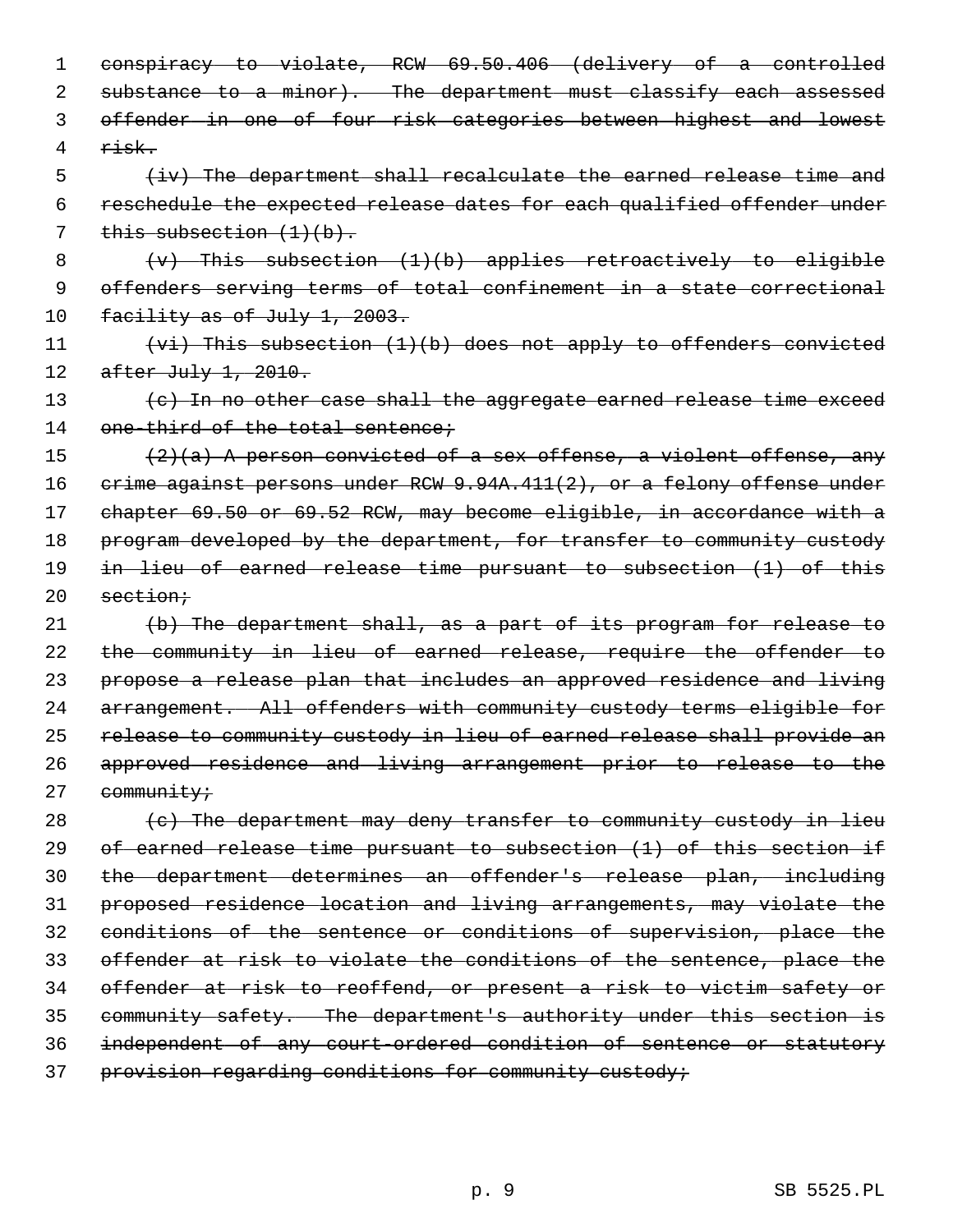(d) If the department denies transfer to community custody in lieu 2 of earned early release pursuant to (c) of this subsection, the department may transfer an offender to partial confinement in lieu of 4 earned early release up to three months. The three months in partial confinement is in addition to that portion of the offender's term of confinement that may be served in partial confinement as provided in this section;

 8 (e) An offender serving a term of confinement imposed under RCW 9 9.94A.670(5)(a) is not eligible for earned release credits under this 10 section;

11  $(3)$ )) An offender may earn early release time as authorized by 12 section 3 of this act.

13 (2) An offender may leave a correctional facility pursuant to an 14 authorized furlough or leave of absence. In addition, offenders may 15 leave a correctional facility when in the custody of a corrections 16 officer or officers;

17  $((+4))$   $(3)(a)$  The secretary may authorize an extraordinary medical 18 placement for an offender when all of the following conditions exist:

19 (i) The offender has a medical condition that is serious enough to 20 require costly care or treatment;

21 (ii) The offender poses a low risk to the community because he or 22 she is physically incapacitated due to age or the medical condition; 23 and

24 (iii) Granting the extraordinary medical placement will result in 25 a cost savings to the state.

26 (b) An offender sentenced to death or to life imprisonment without 27 the possibility of release or parole is not eligible for an 28 extraordinary medical placement.

29 (c) The secretary shall require electronic monitoring for all 30 offenders in extraordinary medical placement unless the electronic 31 monitoring equipment interferes with the function of the offender's 32 medical equipment or results in the loss of funding for the offender's 33 medical care. The secretary shall specify who shall provide the 34 monitoring services and the terms under which the monitoring shall be 35 performed.

36 (d) The secretary may revoke an extraordinary medical placement 37 under this subsection at any time.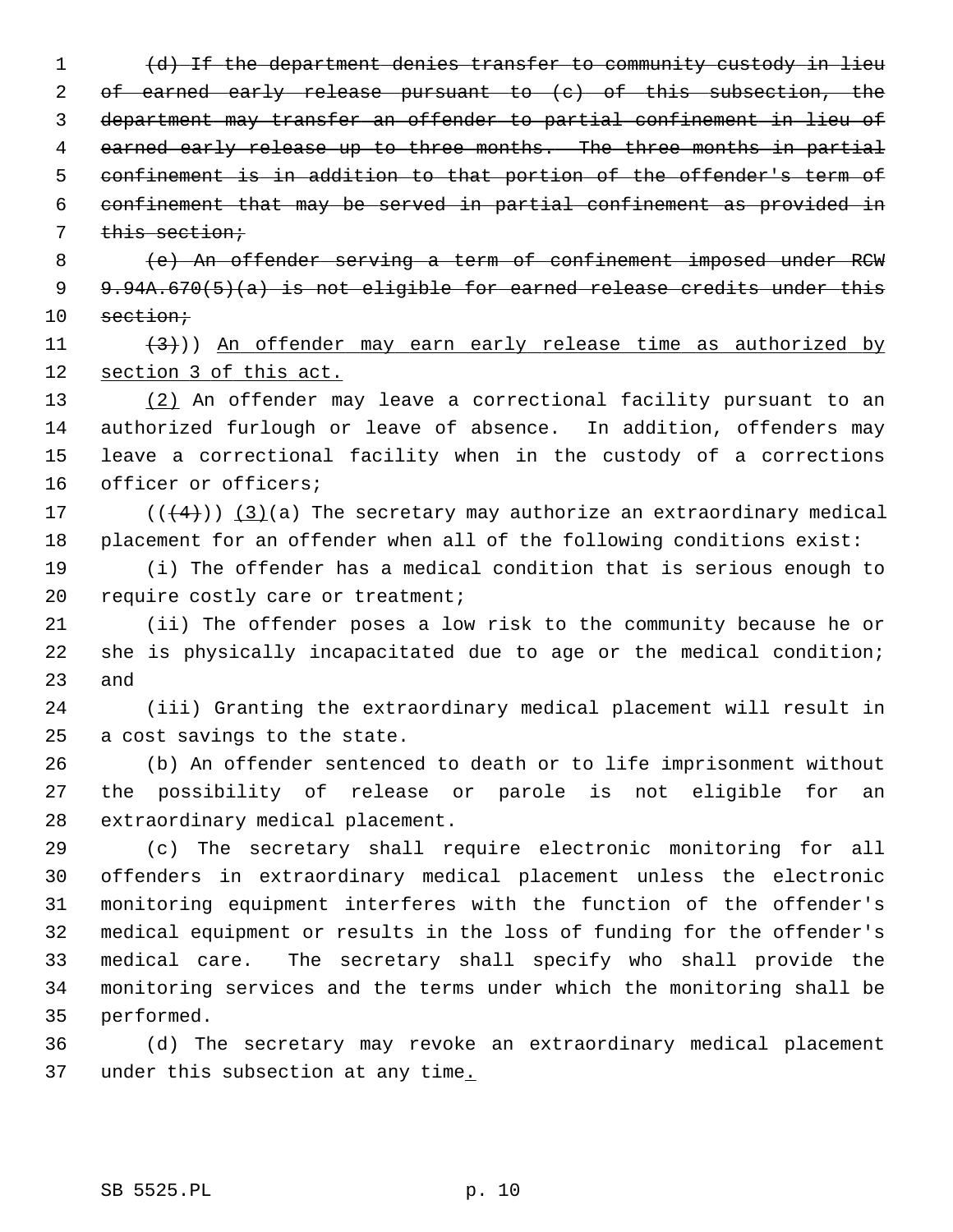1 (e) Persistent offenders are not eligible for extraordinary medical

2 placement;

 $(1, 5)$  ( $(4)$  The governor, upon recommendation from the clemency and 4 pardons board, may grant an extraordinary release for reasons of 5 serious health problems, senility, advanced age, extraordinary 6 meritorious acts, or other extraordinary circumstances;

 $7$  (( $(6)$ )) (5) No more than the final six months of the offender's 8 term of confinement may be served in partial confinement designed to 9 aid the offender in finding work and reestablishing himself or herself 10 in the community. This is in addition to that period of earned early 11 release time that may be exchanged for partial confinement pursuant to 12  $((\text{subsection} (2)))$  section  $3(5)(d)$  of this  $((\text{section}))$  act;

13 ( $(\overline{\langle 7 \rangle})$  (6) The governor may pardon any offender;

14  $((+8))$  (7) The department may release an offender from confinement 15 any time within ten days before a release date calculated under this 16 section;

17 ( $(\frac{49}{10})$  (8) An offender may leave a correctional facility prior to 18 completion of his or her sentence if the sentence has been reduced as 19 provided in RCW 9.94A.870; and

20  $((+10))$  (9) Notwithstanding any other provisions of this section, 21 an offender sentenced for a felony crime listed in RCW 9.94A.540 as 22 subject to a mandatory minimum sentence of total confinement shall not 23 be released from total confinement before the completion of the listed 24 mandatory minimum sentence for that felony crime of conviction unless 25 allowed under RCW 9.94A.540((<del>, however persistent offenders are not</del> 26 eligible for extraordinary medical placement)).

27 NEW SECTION. **Sec. 3.** A new section is added to chapter 9.94A RCW 28 to read as follows:

29 (1) The term of the sentence of an offender committed to a 30 correctional facility operated by the department may be reduced by 31 earned release time in accordance with procedures that shall be 32 developed and adopted by the correctional agency having jurisdiction in 33 which the offender is confined. The earned release time shall be for 34 good behavior and good performance, as determined by the correctional 35 agency having jurisdiction. The correctional agency shall not credit 36 the offender with earned release credits in advance of the offender 37 actually earning the credits. Any program established pursuant to this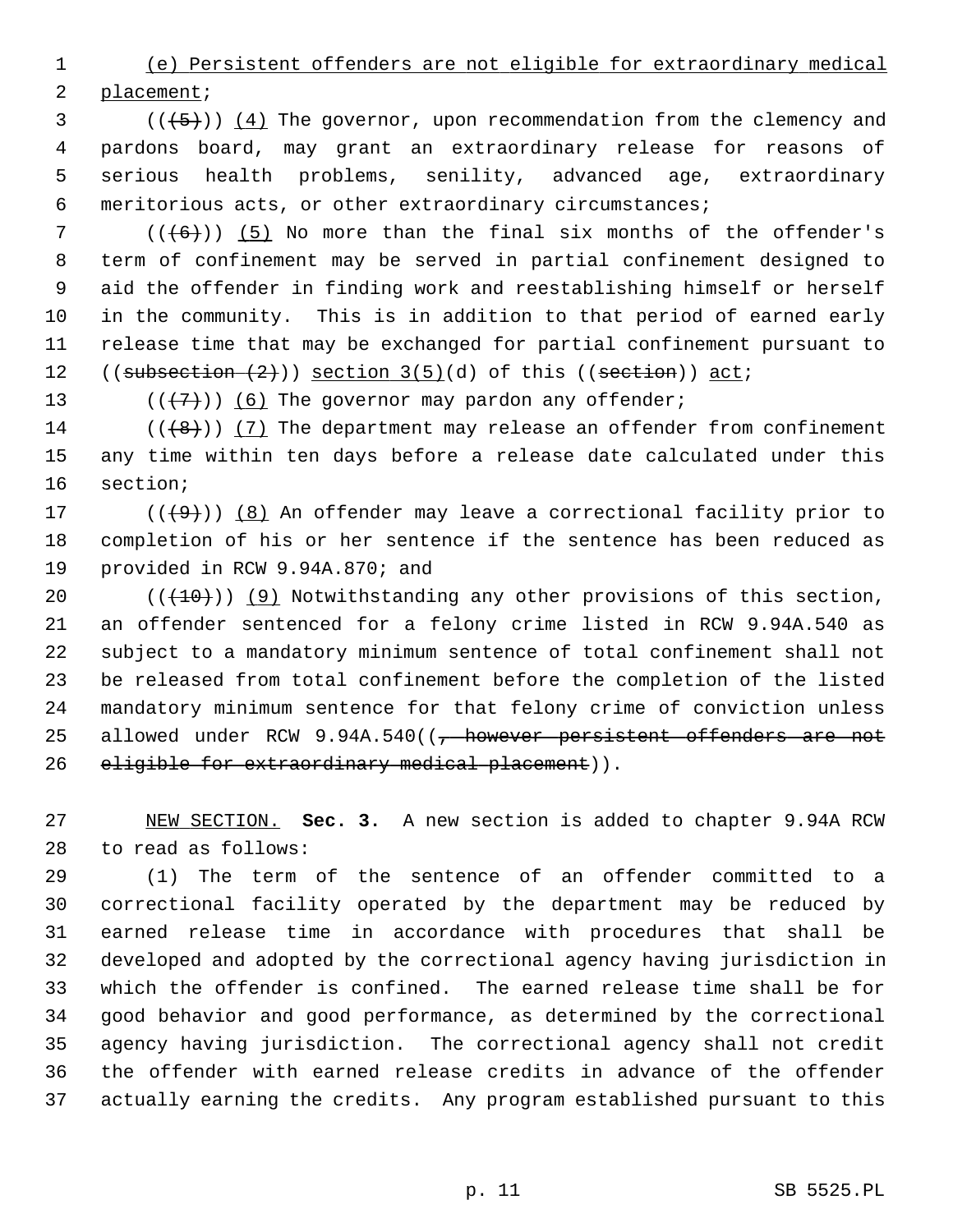1 section shall allow an offender to earn early release credits for 2 presentence incarceration. If an offender is transferred from a county 3 jail to the department, the administrator of a county jail facility 4 shall certify to the department the amount of time spent in custody at 5 the facility and the amount of earned release time.

 6 (2) An offender who has been convicted of a felony committed after 7 July 23, 1995, that involves any applicable deadly weapon enhancements 8 under RCW 9.94A.533 (3) or (4), or both, shall not receive any good 9 time credits or earned release time for that portion of his or her 10 sentence that results from any deadly weapon enhancements.

11 (3) An offender may earn early release time as follows:

12 (a) In the case of an offender convicted of a serious violent 13 offense, or a sex offense that is a class A felony, committed on or 14 after July 1, 1990, and before July 1, 2003, the aggregate earned 15 release time may not exceed fifteen percent of the sentence.

16 (b) In the case of an offender convicted of a serious violent 17 offense, or a sex offense that is a class A felony, committed on or 18 after July 1, 2003, the aggregate earned release time may not exceed 19 ten percent of the sentence.

20 (c) An offender is qualified to earn up to fifty percent of 21 aggregate earned release time if he or she:

22 (i) Is not classified as an offender who is at a high risk to 23 reoffend as provided in subsection (4) of this section;

24 (ii) Is not confined pursuant to a sentence for:

25 (A) A sex offense;

26 (B) A violent offense;

27 (C) A crime against persons as defined in RCW 9.94A.411;

28 (D) A felony that is domestic violence as defined in RCW 10.99.020;

29 (E) A violation of RCW 9A.52.025 (residential burglary);

30 (F) A violation of, or an attempt, solicitation, or conspiracy to 31 violate, RCW 69.50.401 by manufacture or delivery or possession with 32 intent to deliver methamphetamine; or

33 (G) A violation of, or an attempt, solicitation, or conspiracy to 34 violate, RCW 69.50.406 (delivery of a controlled substance to a minor); 35 (iii) Has no prior conviction for the offenses listed in (c)(ii) of 36 this subsection;

37 (iv) Participates in programming or activities as directed by the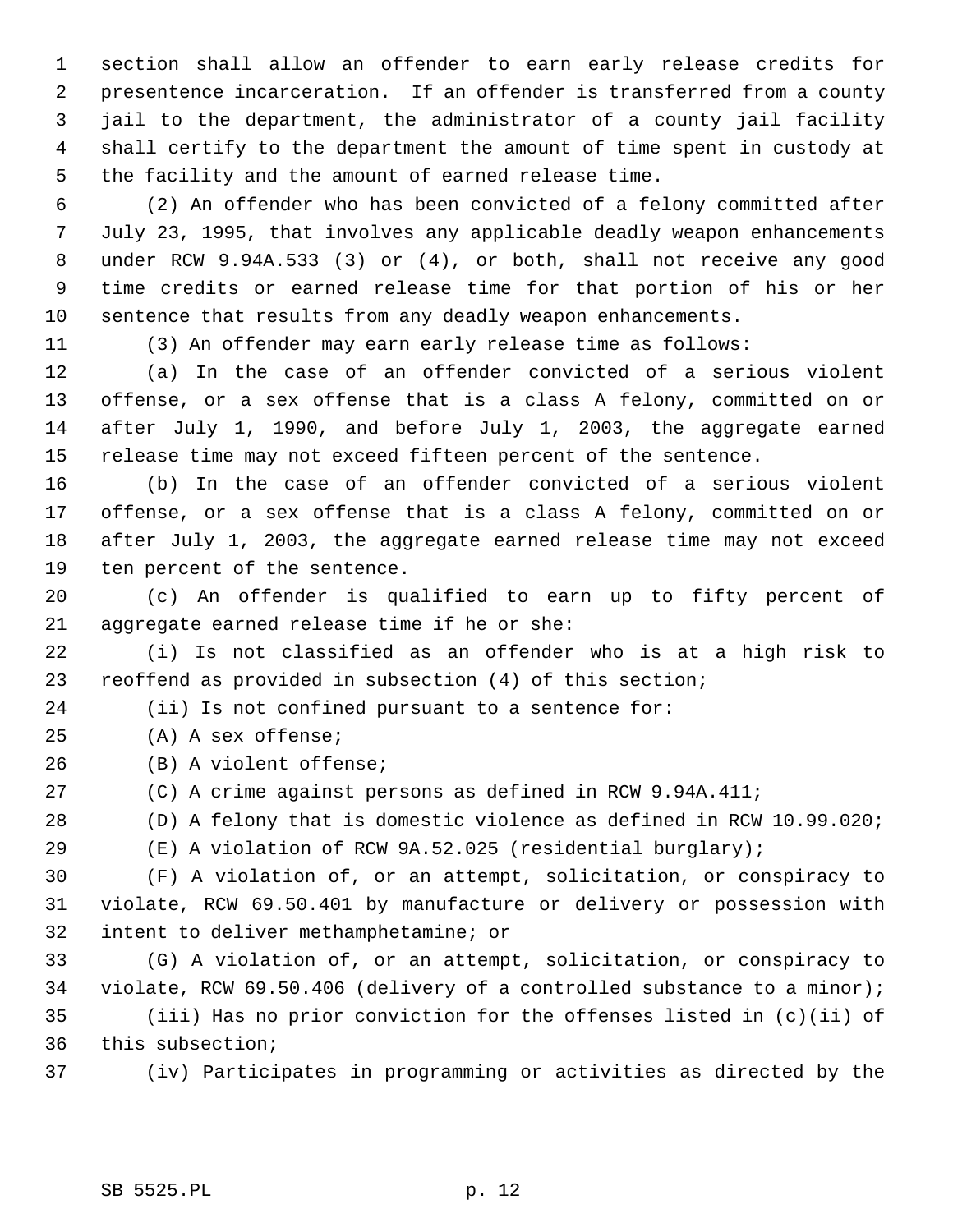1 offender's individual reentry plan as provided under RCW 72.09.270 to 2 the extent that such programming or activities are made available by 3 the department; and

 4 (v) Has not committed a new felony after July 22, 2007, while under 5 community custody.

 6 (d) In no other case shall the aggregate earned release time exceed 7 one-third of the total sentence.

 8 (4) The department shall perform a risk assessment of each offender 9 who may qualify for earned early release under subsection (3)(c) of 10 this section utilizing the risk assessment tool recommended by the 11 Washington state institute for public policy. Subsection (3)(c) of 12 this section does not apply to offenders convicted after July 1, 2010.

13 (5)(a) A person who is eligible for earned early release as 14 provided in this section and who is convicted of a sex offense, a 15 violent offense, any crime against persons under RCW 9.94A.411(2), or 16 a felony offense under chapter 69.50 or 69.52 RCW, shall be transferred 17 to community custody in lieu of earned release time;

18 (b) The department shall, as a part of its program for release to 19 the community in lieu of earned release, require the offender to 20 propose a release plan that includes an approved residence and living 21 arrangement. All offenders with community custody terms eligible for 22 release to community custody in lieu of earned release shall provide an 23 approved residence and living arrangement prior to release to the 24 community;

25 (c) The department may deny transfer to community custody in lieu 26 of earned release time if the department determines an offender's 27 release plan, including proposed residence location and living 28 arrangements, may violate the conditions of the sentence or conditions 29 of supervision, place the offender at risk to violate the conditions of 30 the sentence, place the offender at risk to reoffend, or present a risk 31 to victim safety or community safety. The department's authority under 32 this section is independent of any court-ordered condition of sentence 33 or statutory provision regarding conditions for community custody;

34 (d) If the department is unable to approve the offender's release 35 plan, the department may do one or more of the following:

36 (i) Transfer an offender to partial confinement in lieu of earned 37 early release for a period not to exceed three months. The three